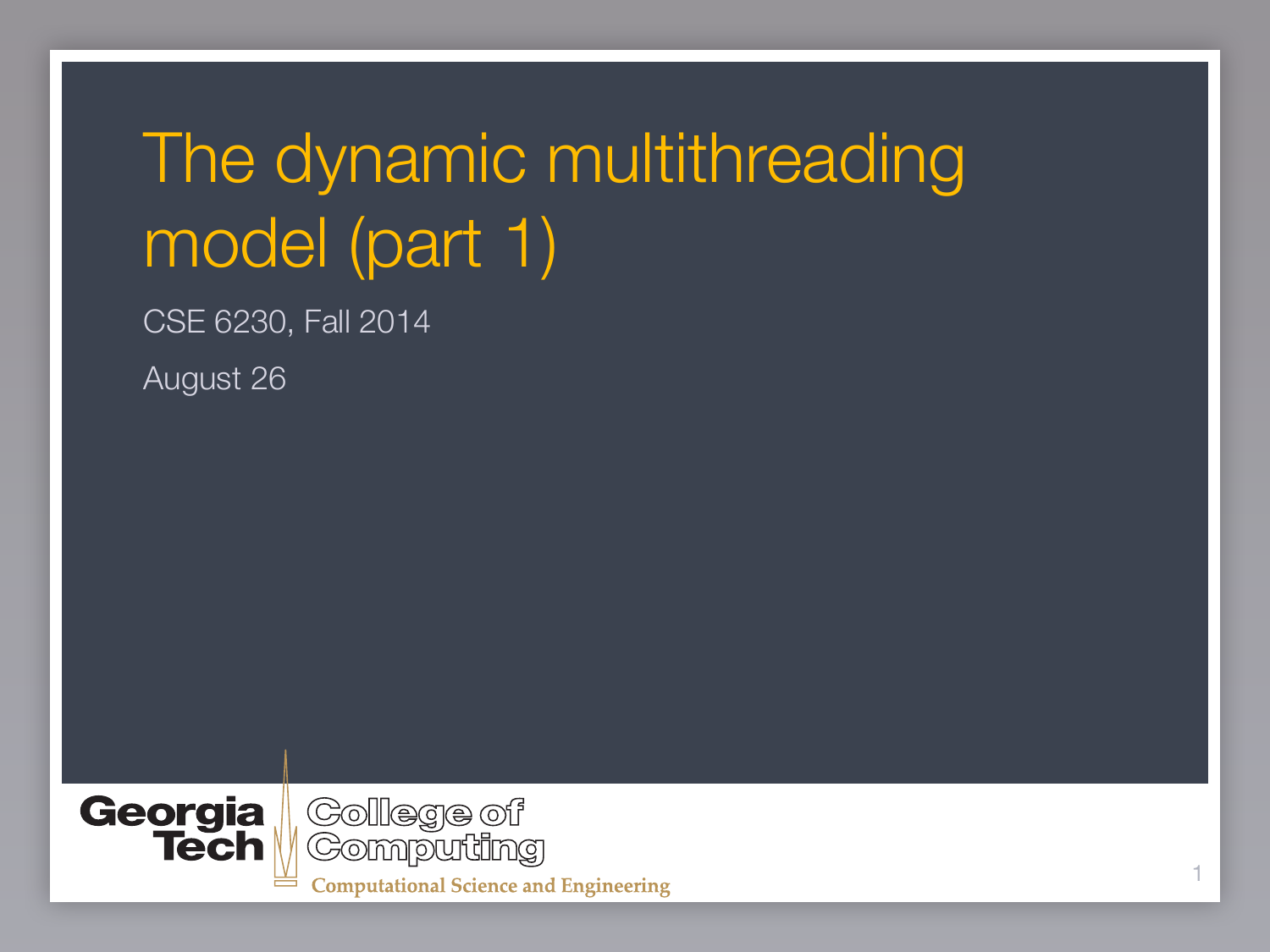## Recall: DAG model of parallel computation

- **Work** = Total ops. Could interpret as sequential time.
- **Span** (or **depth**) = Length of longest seq. dependence chain.
- Example:  $W = 15$ ,  $D = 4$ . "**Available" parallelism = W** /  $D = 3.75$

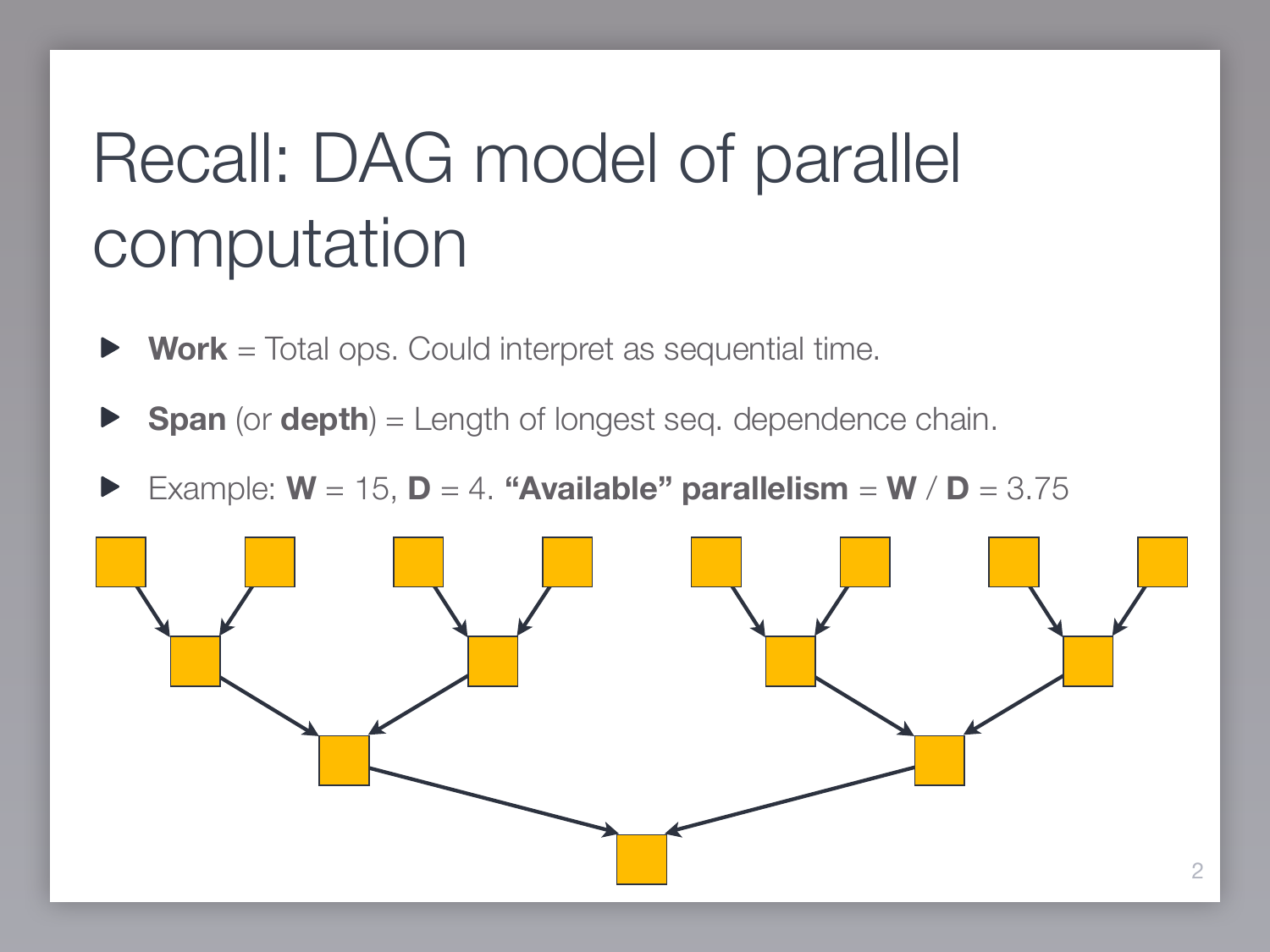## Relating work, depth, and time on *p* "ideal" processors

Work & span laws

$$
T_p \geq \frac{W}{p} \qquad T_p \geq D
$$

Speedup & ideal speedup

$$
S_p \equiv \frac{T_1}{T_p} \le p
$$

Brent's theorem

$$
T_p \leq D + \frac{W-D}{p}
$$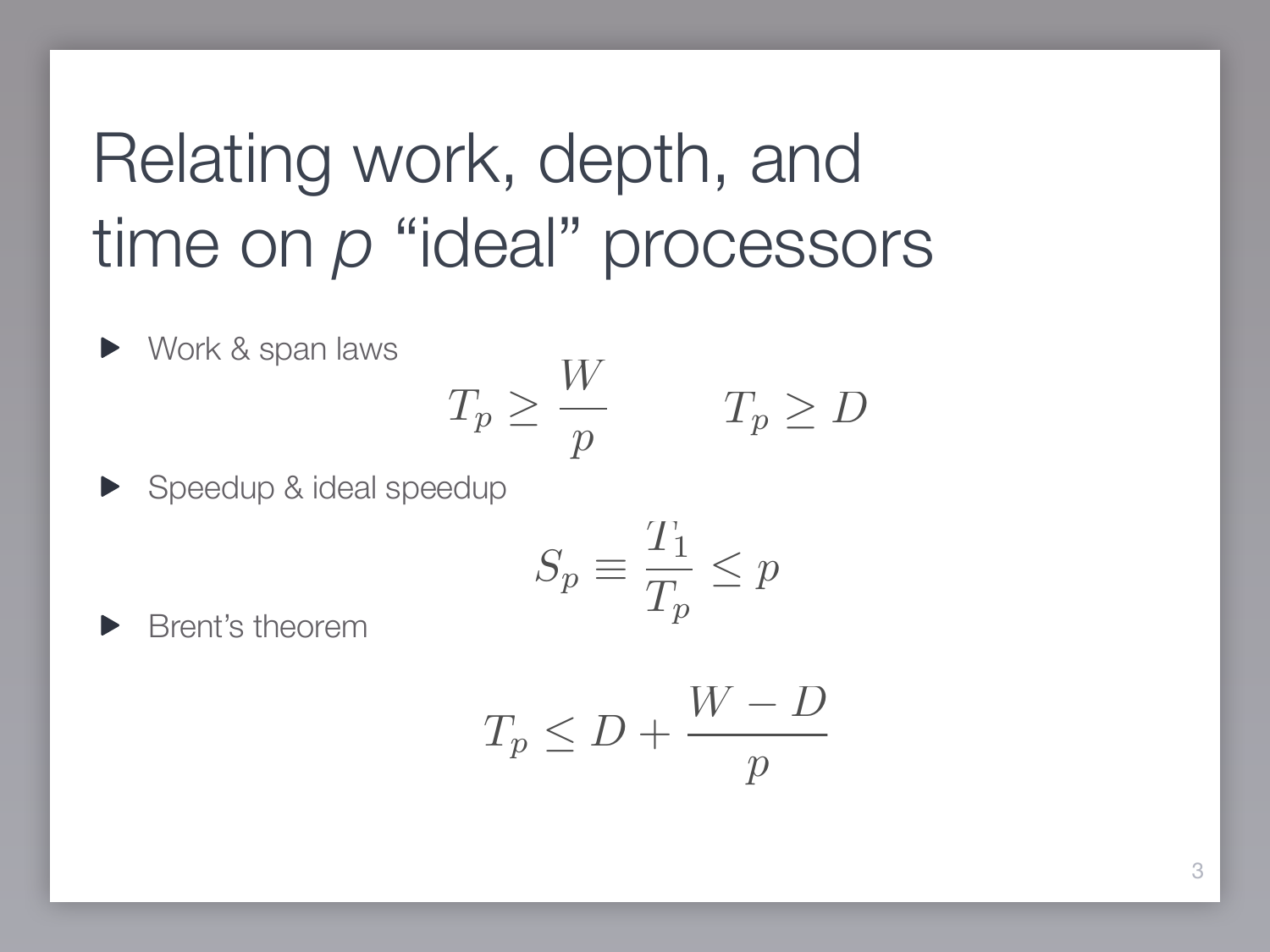## Parallel primitives to generate DAGs

#### A **dynamic multithreading** model

- Augment the usual sequential model with three concurrency keywords:  $\blacktriangleright$ **spawn**, **sync**, **parallel-for**
- Generates **nested data-parallel** DAGs  $\blacktriangleright$
- Permits "simple" analysis of work, depth  $\blacktriangleright$
- See new "readings" link at website for PDF file
- Data-parallel operations, e.g., **vector-add**, **scan**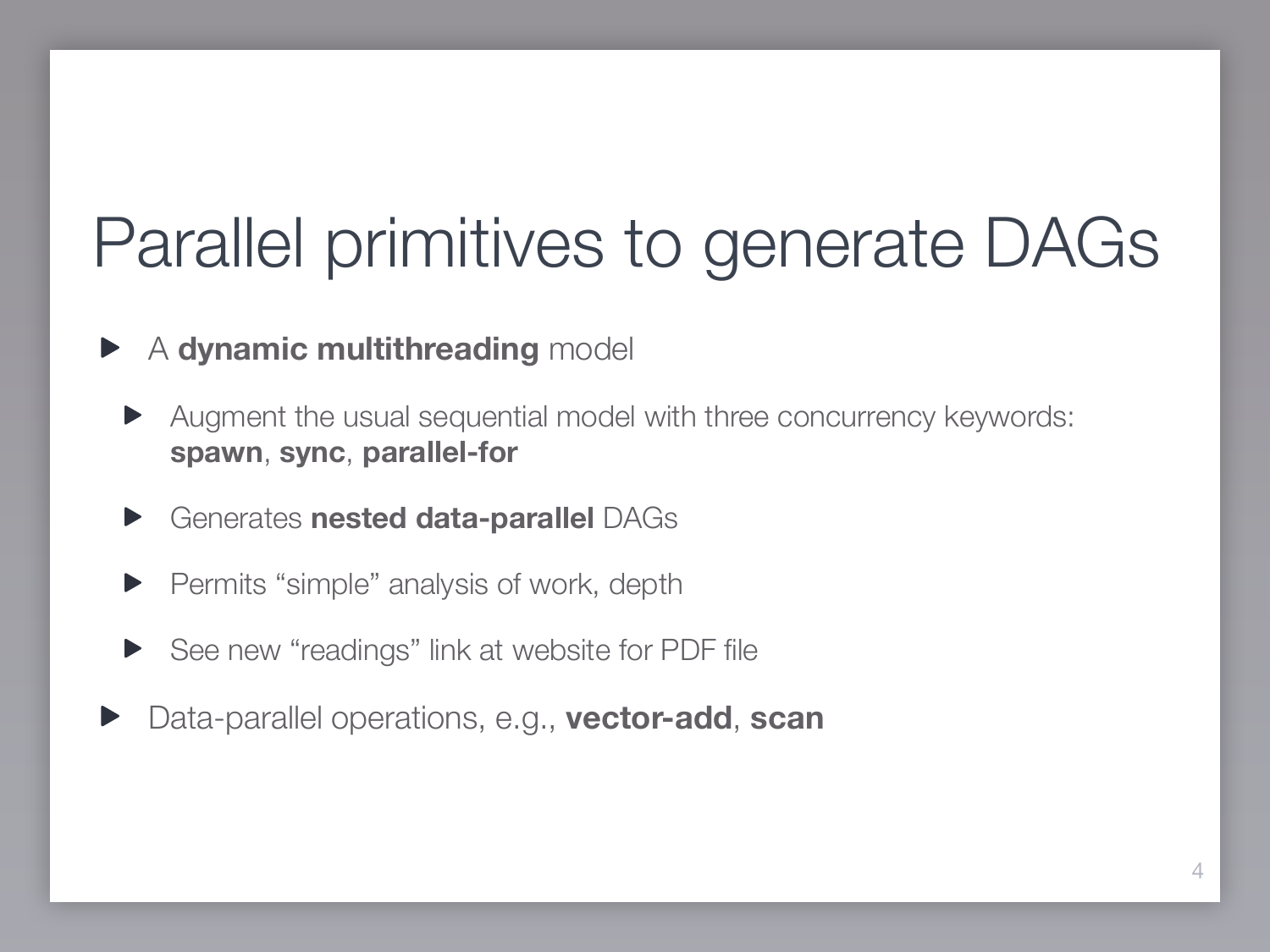### **Quicksort**

"Natural" parallelism exists at each branch in the recursion.

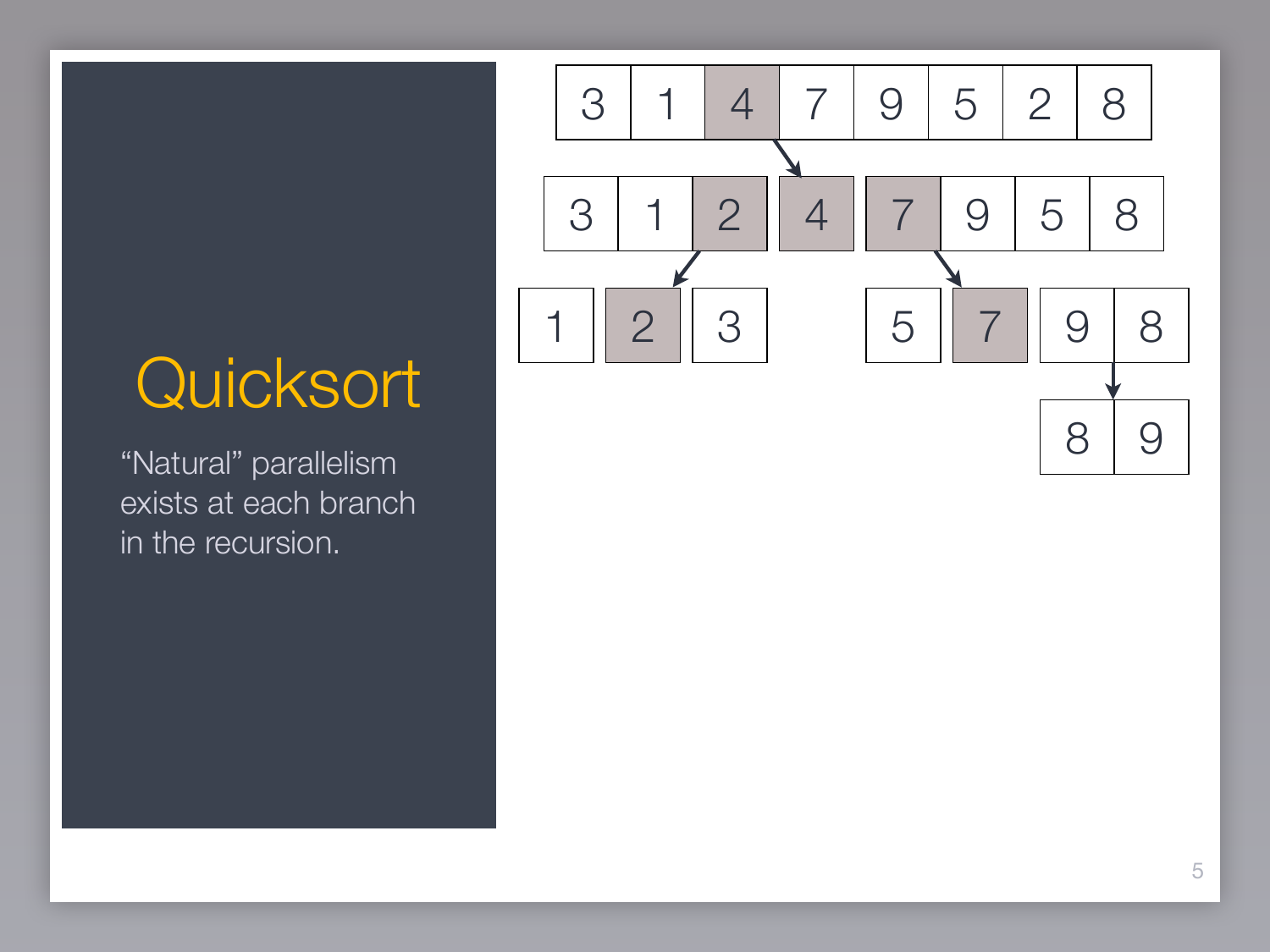1: function  $Y \leftarrow \text{qsort}(X)$   $|I|X| = n$ 2: if  $|X| \leq 1$  then 3: return  $Y \leftarrow X$ 4: else 5:  $X_L, Y_M, X_R \leftarrow$  partition-seq(*X*) // Pivot 6:  $Y_L \leftarrow \text{qsort}(X_L)$ 7:  $Y_R \leftarrow \text{qsort}(X_R)$ 8: return  $Y \leftarrow Y_L \cup Y_M \cup Y_R$ 9: endif

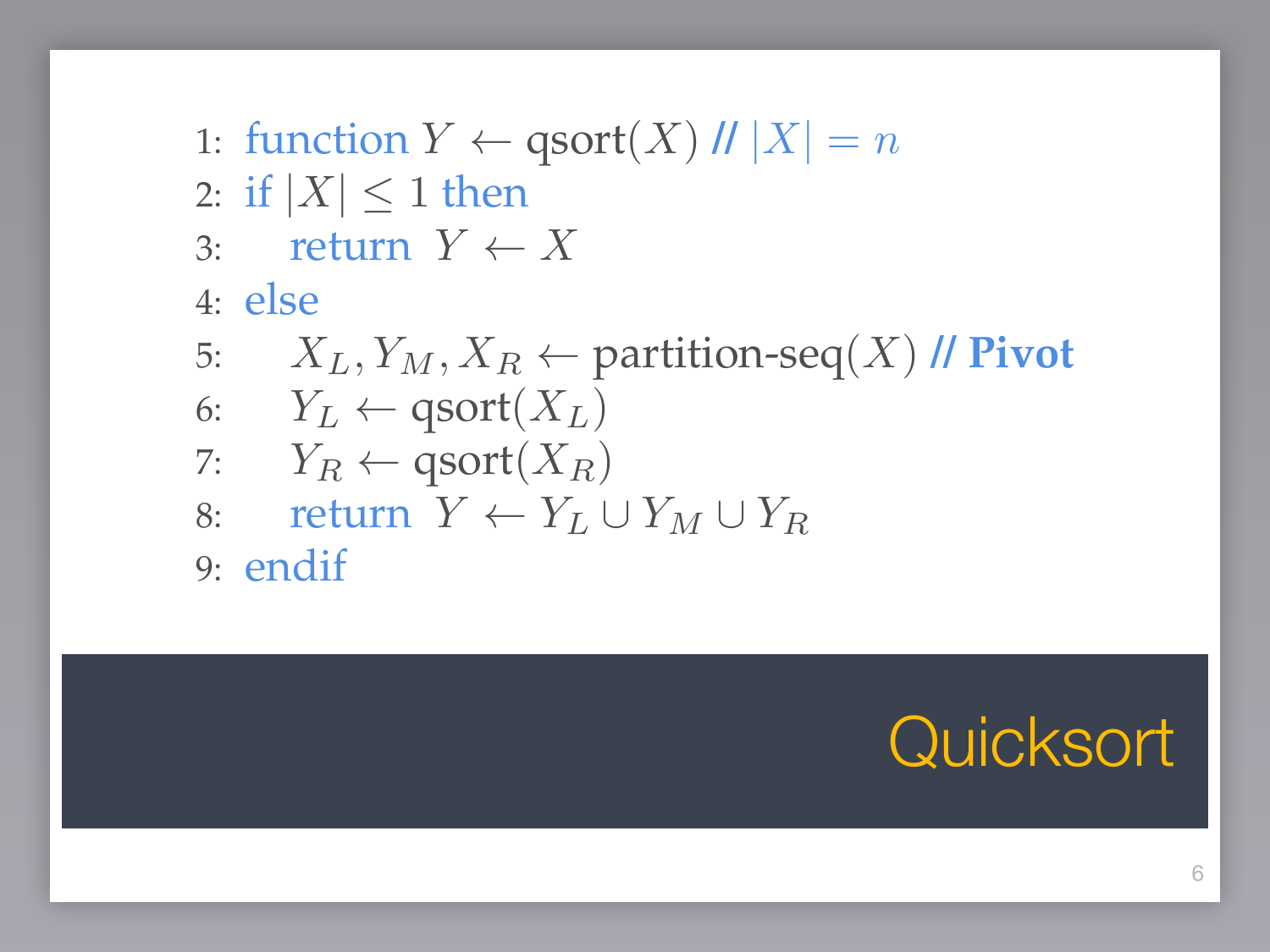1: function  $Y \leftarrow \text{qsort}(X)$   $|I|X| = n$ 2: if  $|X| \leq 1$  then 3: return  $Y \leftarrow X$ 4: else 5:  $X_L, Y_M, X_R \leftarrow$  partition-seq(*X*) // Pivot 6:  $Y_L \leftarrow \text{spawn qsort}(X_L)$ 7:  $Y_R \leftarrow \text{spawn qsort}(X_R)$ 8: return  $Y \leftarrow Y_L \cup Y_M \cup Y_R$ 9: endif

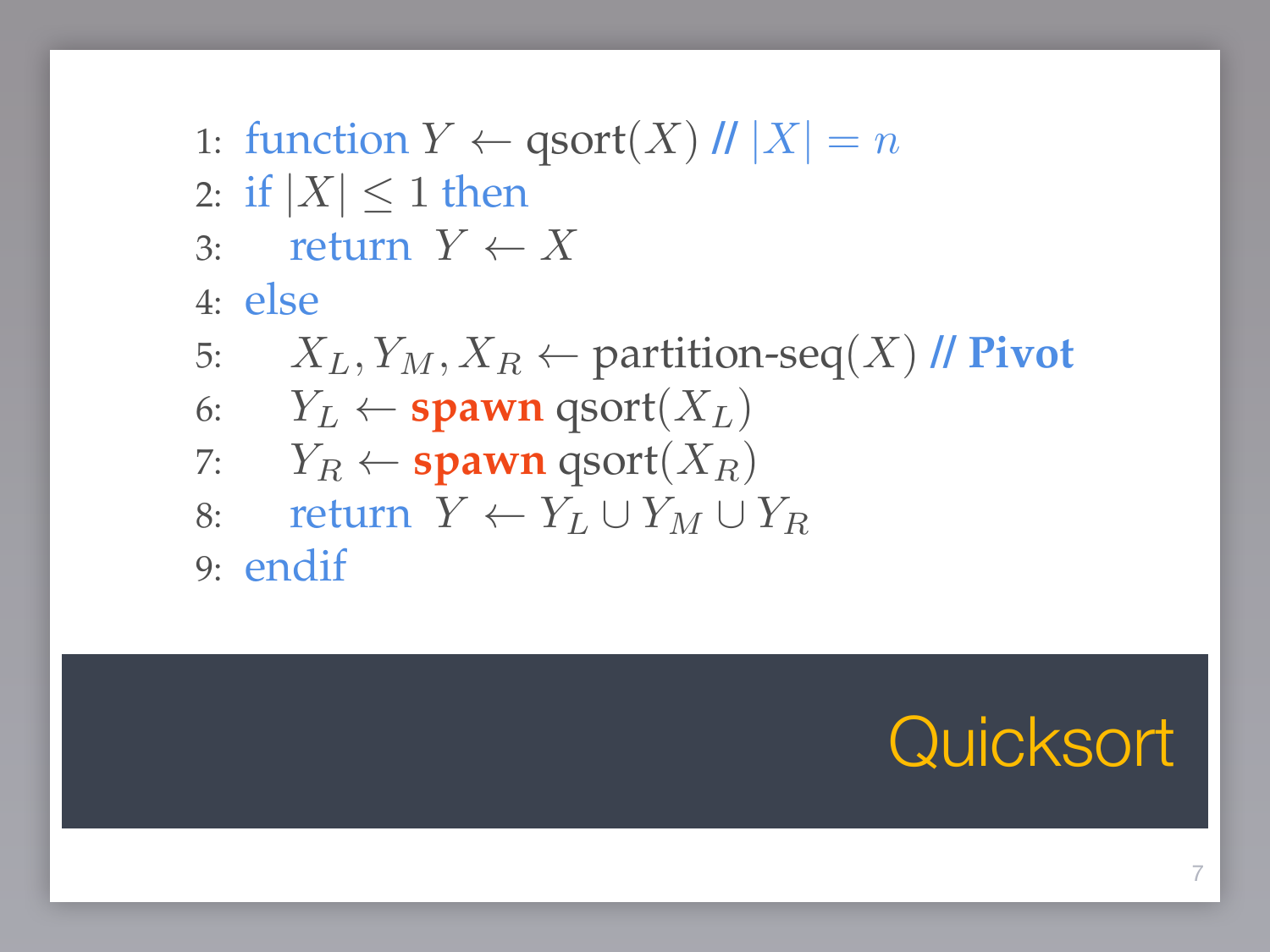- 1: function  $Y \leftarrow \text{qsort}(X)$   $|I|X| = n$
- 2: if  $|X| \leq 1$  then<br>3: return  $Y \leftarrow$
- return  $Y \leftarrow X$

### 4: else

- 5:  $X_L, Y_M, X_R \leftarrow$  partition-seq(*X*) // Pivot
- 6:  $Y_L \leftarrow \text{spawn qsort}(X_L)$
- 7:  $Y_R \leftarrow \text{spawn qsort}(X_R)$
- 8: **sync**
- 9: return  $Y \leftarrow Y_L \cup Y_M \cup Y_R$ 10: endif

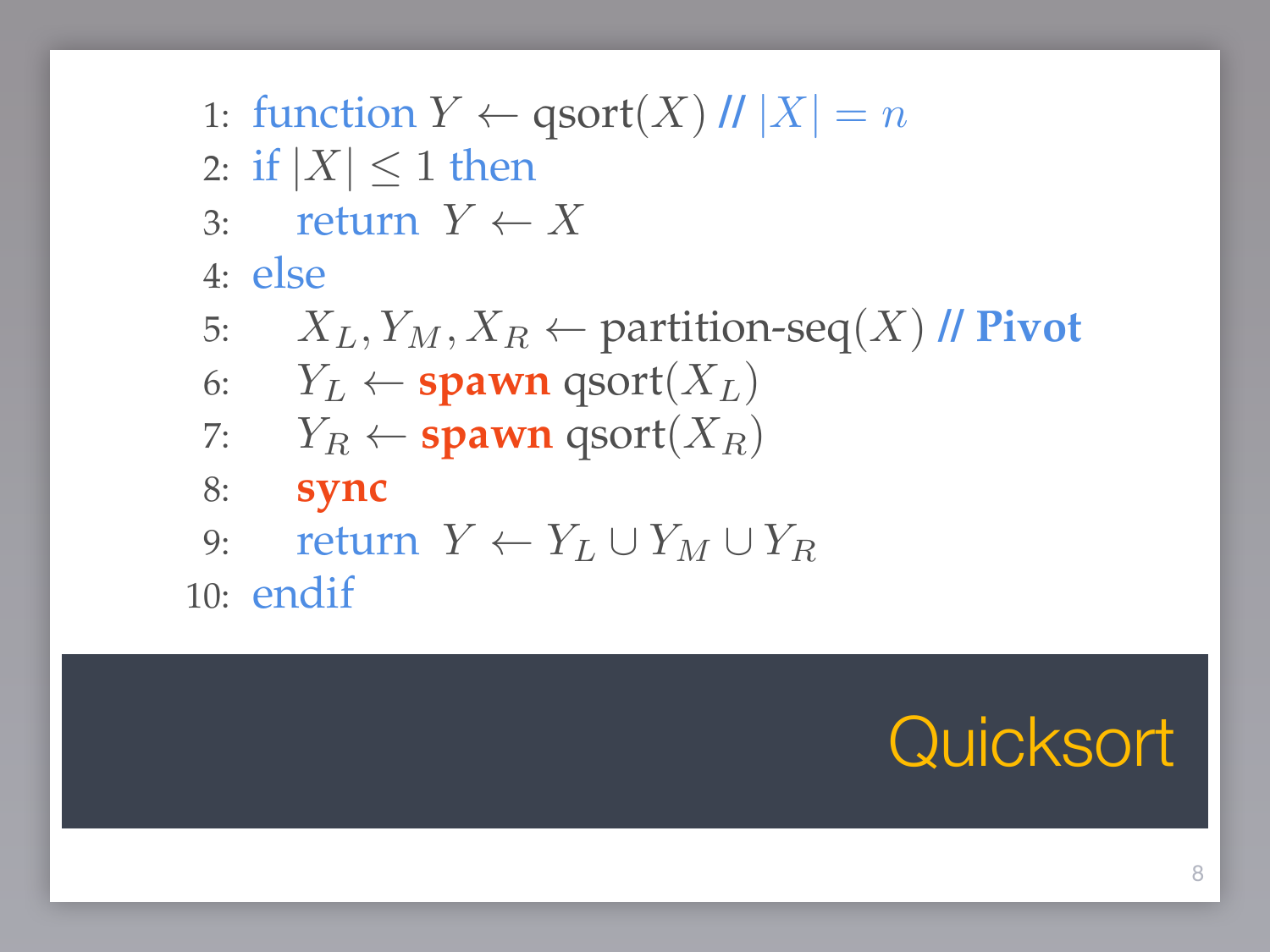- 1: function  $Y \leftarrow \text{qsort}(X)$   $|I|X| = n$
- 2: if  $|X| \leq 1$  then<br>3: return  $Y \leftarrow$
- $\mathbf{r}$  return  $Y \leftarrow X$

### 4: else

- 5:  $X_L, Y_M, X_R \leftarrow$  partition-seq(*X*) // Pivot
- 6:  $Y_L \leftarrow \text{spawn qsort}(X_L)$

7: 
$$
Y_R \leftarrow \text{qsort}(X_R)
$$

- 8: **sync**
- 9: return  $Y \leftarrow Y_L \cup Y_M \cup Y_R$ 10: endif

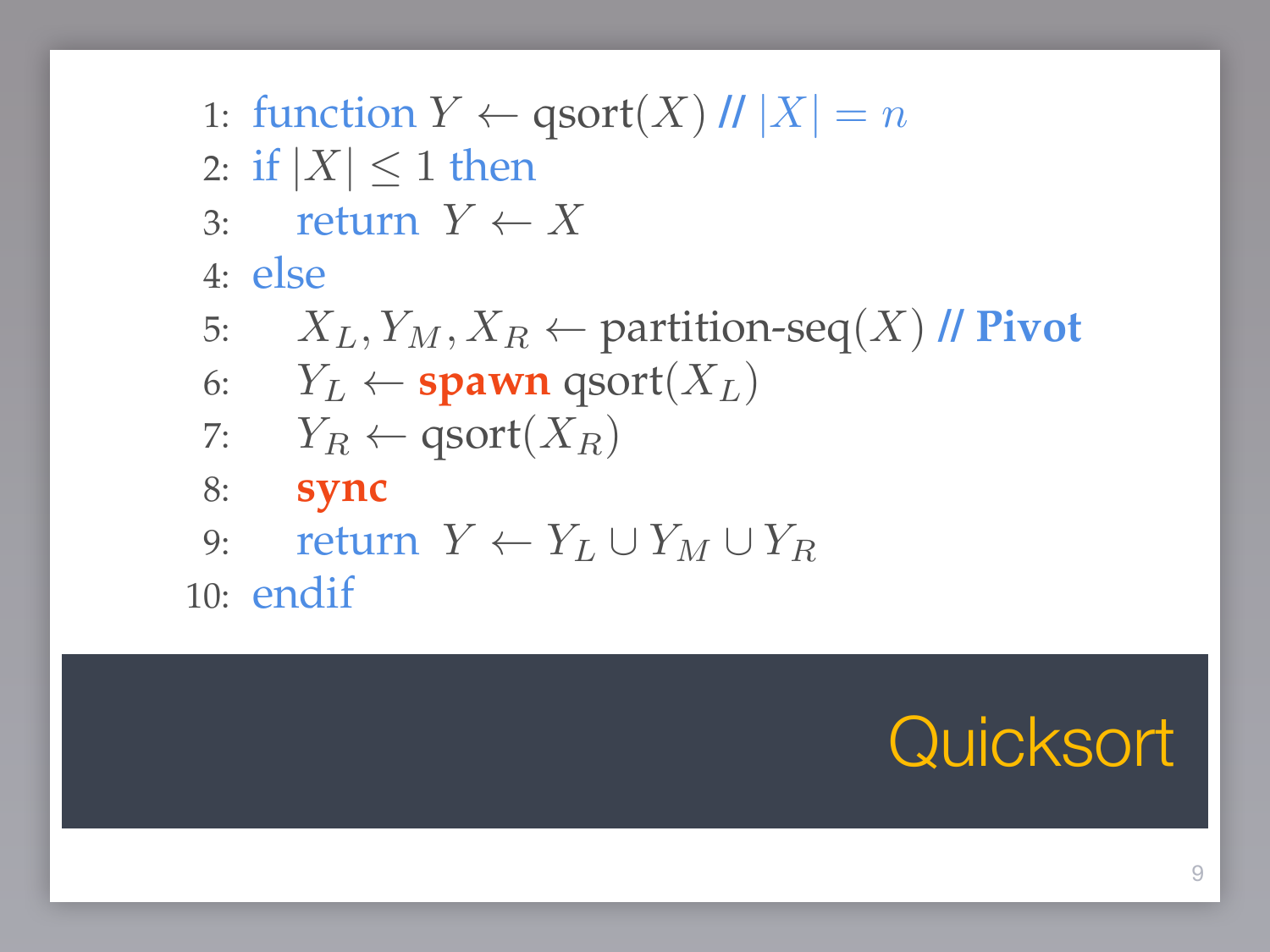### 1: for  $i \leftarrow 1$  to n do 2:  $f(i)$

### Parallel loops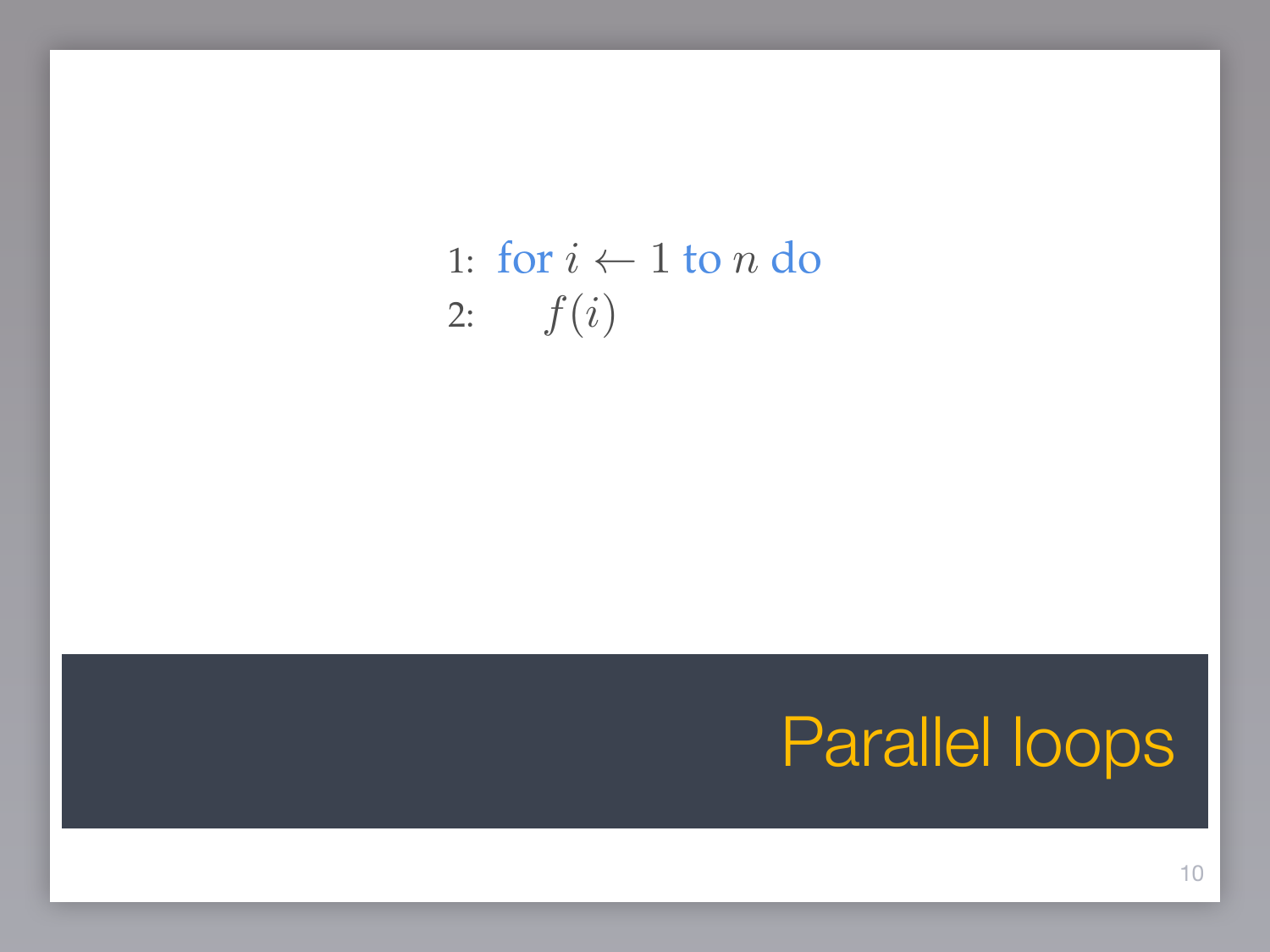### 1: **parallel-for**  $i \leftarrow 1$  to *n* do 2:  $f(i)$

### Parallel loops